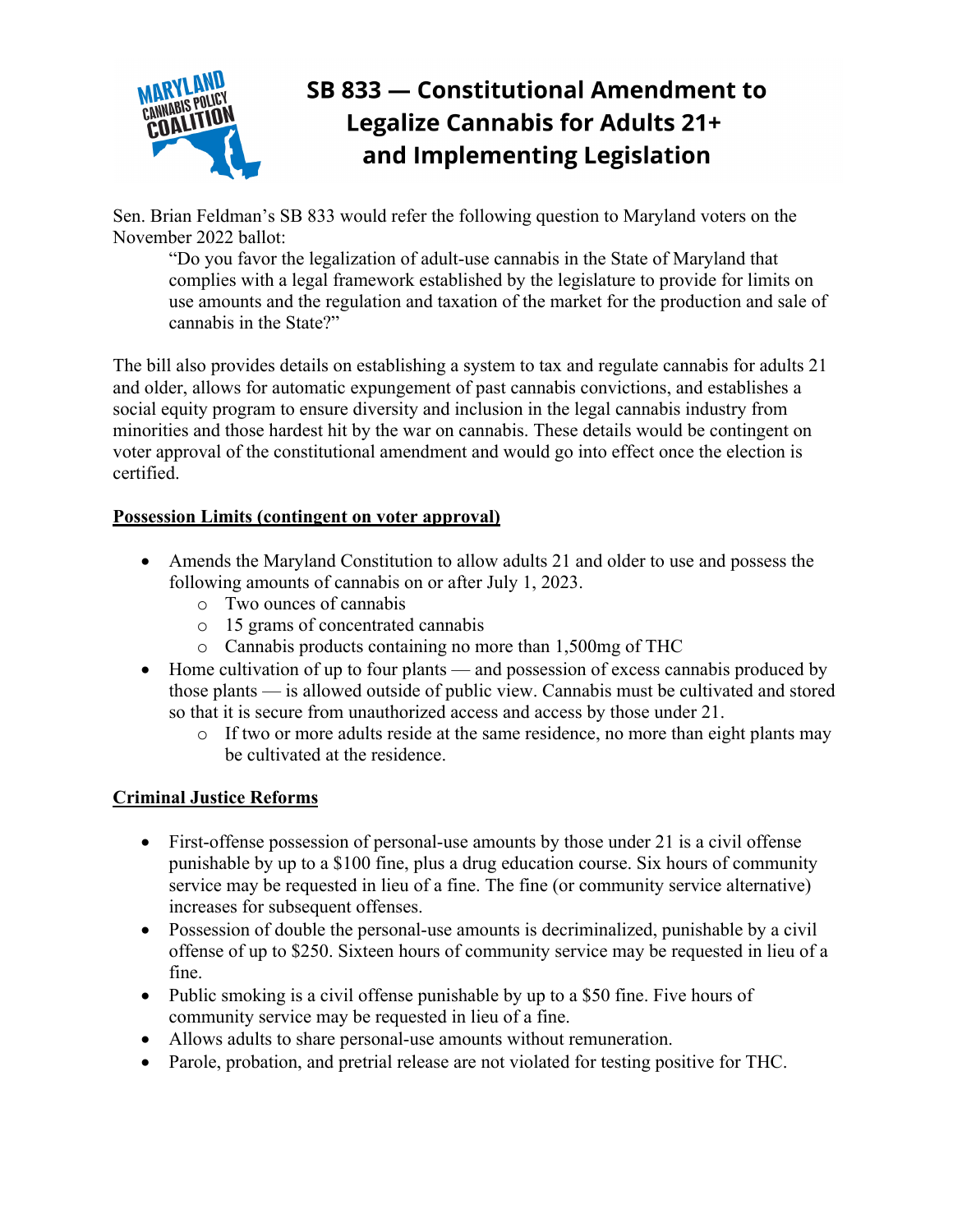#### **Expungement and Release**

- Provides for the automatic expungement, on or before October 1, 2023, of cannabis possession records that did not exceed the personal-use amount, occurred on or before October 1, 2023, and in which cannabis possession was the only charge in the case.
- Provides for the automatic expungement, on or before October 1, 2023, of cannabis possession records that did not exceed the personal-use amount, occurred on or before October 1, 2024, and in which there were additional charges.
- Provides that legalization is retroactive. All charges pending on October 1, 2023 for possession or cultivation of a personal-use amount shall be dismissed.
- Allows for release with free representation from the Office of the Public Defender.
	- o Provides for release of those incarcerated or under supervision on or after October 1, 2022 for possession or cultivation of a personal-use amount.
	- o Allows those incarcerated or under supervision on or after October 1, 2023 to petition for release from any other cannabis charge. The court will grant relief if doing so would be in the interests of justice, considering legalization and racial disparities in enforcement.
- Allows anyone with a past conviction for cannabis to petition for expungement. Starting on January 1, 2024, the bill provides for free representation from the Office of the Public Defender.

## **Regulatory Authority**

• The Alcohol and Tobacco Commission (ATC) would be charged with regulating the adult-use cannabis market.

## **Boosting Public Health**

- Cannabis must be accurately labeled to include:
	- o The length of time it typically takes for the product to take effect, ingredients and possible allergens, and a nutritional fact panel.
- Cannabis products must be in opaque, child-resistant packaging.
- Edible cannabis products must be clearly identifiable with a standard symbol indicating that it contains cannabis.
- Requires scientifically accurate safety materials be available to each consumer, to include: advice about the potential risks of cannabis, including risks of driving under the influence and that doing so is illegal; any adverse effects unique to younger adults, including effects related to brain development; risks of using cannabis during pregnancy or breastfeeding; and a warning about the need to safeguard cannabis products from children and pets.

## **Social Equity and Inclusion**

- Defines a "social equity applicant" as:
	- o An applicant with 51% or more ownership by individuals who: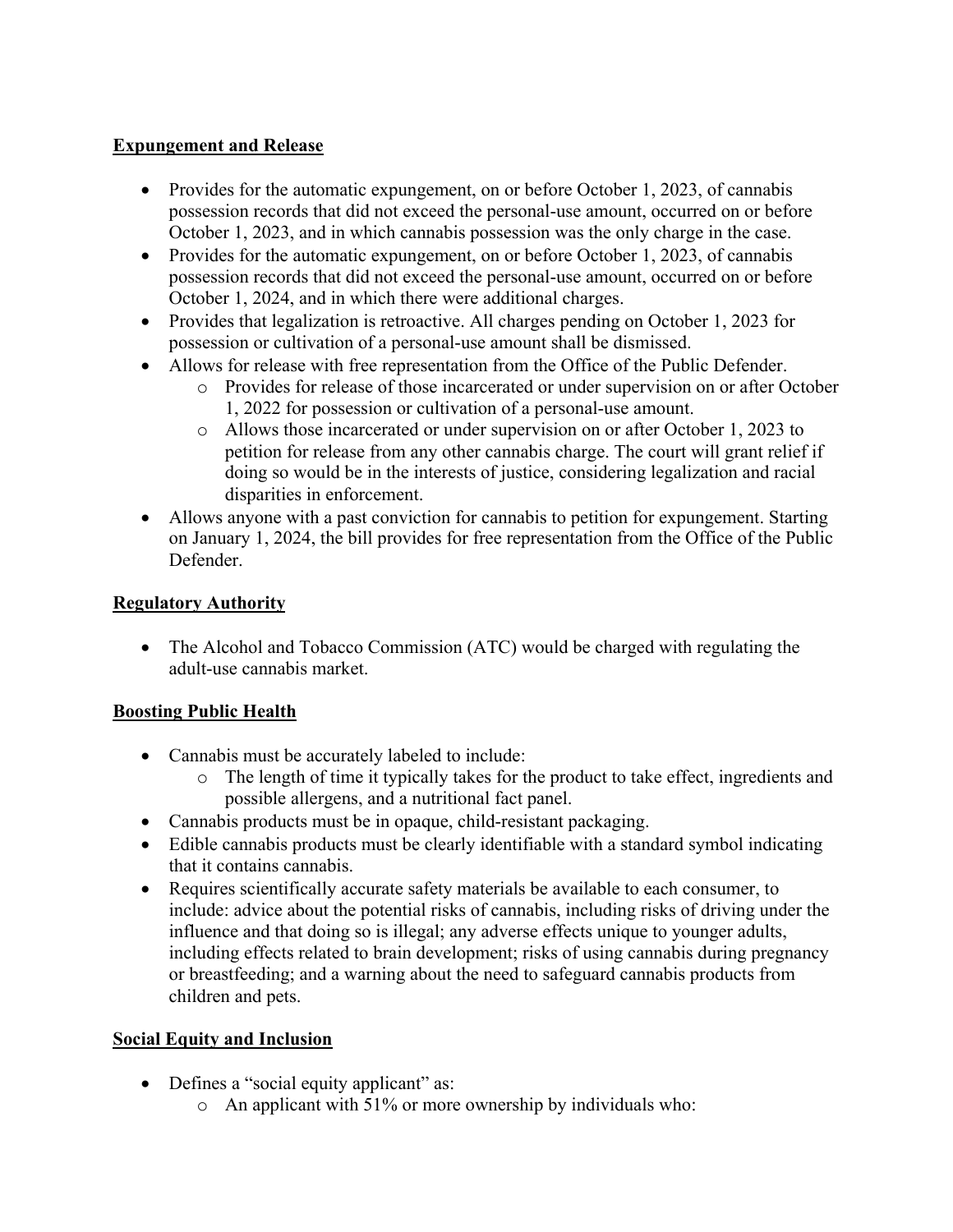1) have lived for five of the past 10 years in a "disproportionately impacted area" (with lower median incomes; higher unemployment, poverty, food stamp, and/or uninsured rates; and/or higher rates of cannabis enforcement)

2) have at least 51% ownership by state residents who have a prior cannabis offense or are members of impacted families

3) have a minimum of 10 full-time employees with at least 60% of employees who:

- Live in a disproportionately impacted area at the time of application
- Have a previous cannabis conviction

4) meets any other criteria established by the commission based on the results of a disparity study.

- Establishes an Office of Social Equity within the ATC. The Office of Social Equity shall:
	- o Consult with and assist the commission in administering the community reinvestment and repair fund, social equity start-up fund, and cannabis education and training fund.
	- o Promote and encourage full participation in the legal cannabis industry by people from communities that have been disproportionately harmed by cannabis prohibition and enforcement.
	- o Provide recommendations on regulation related to diversity and social equity applications.
	- o Work with the commission to implement free technical assistance for social equity and minority business applicants.
- Establishes a Cannabis Education and Training Fund to provide free or low-cost training and education for all sectors of the adult-use cannabis industry.
	- o Twenty-five percent (25%) must be dedicated to training reentering citizens.
	- o Twenty-five percent (25%) must be dedicated to training individuals from disproportionately impacted areas.
	- o The grants will include cannabis programs at community colleges, high school CTE programs, HBCUs, and adult education programs, along with individual scholarship-style grants.
- Regulations must allow social equity applicants to be licensed not less than 180 days before other applicants.
- Delivery and transportation licenses are exclusive to social equity applicants.

## **Social Equity Start-Up Fund**

- Existing medical cannabis businesses could apply for "dual licenses" to serve adult-use consumers starting in spring 2023 if they: 1) maintain supply and access for medical patients, and 2) pay large fees to the Social Equity Start-Up Fund, which will provide capital for social equity businesses. The fees are:
	- o Grower:
		- Stage 1: immediate payment of 2.5% of the business' total sales between January 1, 2021 and January 1, 2022, but no less than \$100,000 and no more than \$500,000; and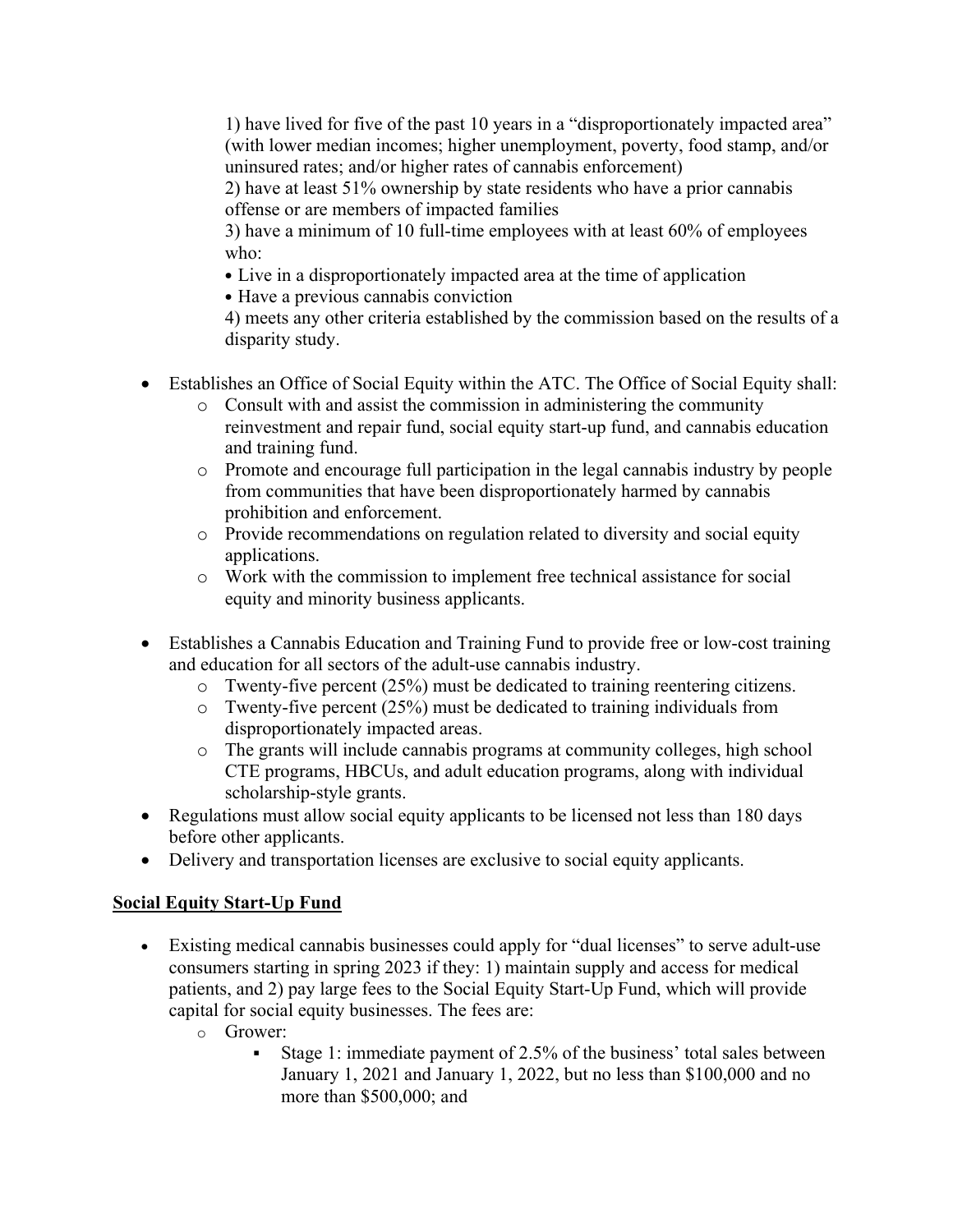- Initial renewal: payment of 5% of the business' total sales from the past six months, but no less than \$100,000 and no more than \$250,000.
- o Dispensary:
	- Stage 1: immediate payment of 2% of the business' total sales between January 1, 2021 and January 1, 2022, but no less than \$50,000 and no more than \$100,000; and
	- Initial renewal: payment of 2% of the business' total sales from the past six months, but no less than \$50,000 and no more than \$150,000.
- o Processor:
	- Stage 1: immediate payment of 2.5% of the business' total sales between January 1, 2021 and January 1, 2022, but no less than \$25,000 and no more than \$250,000; and
	- Initial renewal: payment of 2.5% of the business' total sales from the past six months, but no more than \$250,000.
- o Testing Lab: \$0 for an independent testing laboratory.
- $\circ$  Dual license fees will be reduced for any entity that qualifies as a social equity applicant or is a certified minority-owned business.
- Incubation Program: If approved by the Commission, dual licensees may elect to provide up to 50% of the second fee in the form of costs associated with hosting a cannabis business incubator program.

## **Licensing**

The state will issue six types of cannabis licenses: retailers, cultivation facilities, product manufacturers, transporters, delivery services, and laboratories. In addition, localities may license on-site consumption facilities, which will have to follow state rules for odor control, ventilation, and health and safety.

On or before March 1, 2023, the ATC will adopt regulations for dual licenses from existing cannabis businesses on an expedited basis. They will begin accepting and processing dual licensees no later than April 1, 2023.

On or before October 1, 2023, the ATC will begin accepting and processing licenses for cultivation, delivery service, processor, or transporter from social equity applicants and begin accepting and processing independent testing lab and retail licenses from all applicants.

On or before February 2024, the following will be issued to social equity applicants:

- 14 tier 5 cultivator licenses (with no more than 50,000 square feet of canopy if they are indoors and no more than 150,000 square feet for outdoor growing)
- 18 tier 3 cultivator licenses (with no more than 20,000 square feet of canopy if they are indoors and no more than 60,000 square feet for outdoor growing)
- 18 tier 1 cultivator licenses (microbusinesses that have no more than 5,000 square feet of canopy if they are indoors and no more than 15,000 square feet for outdoor growing)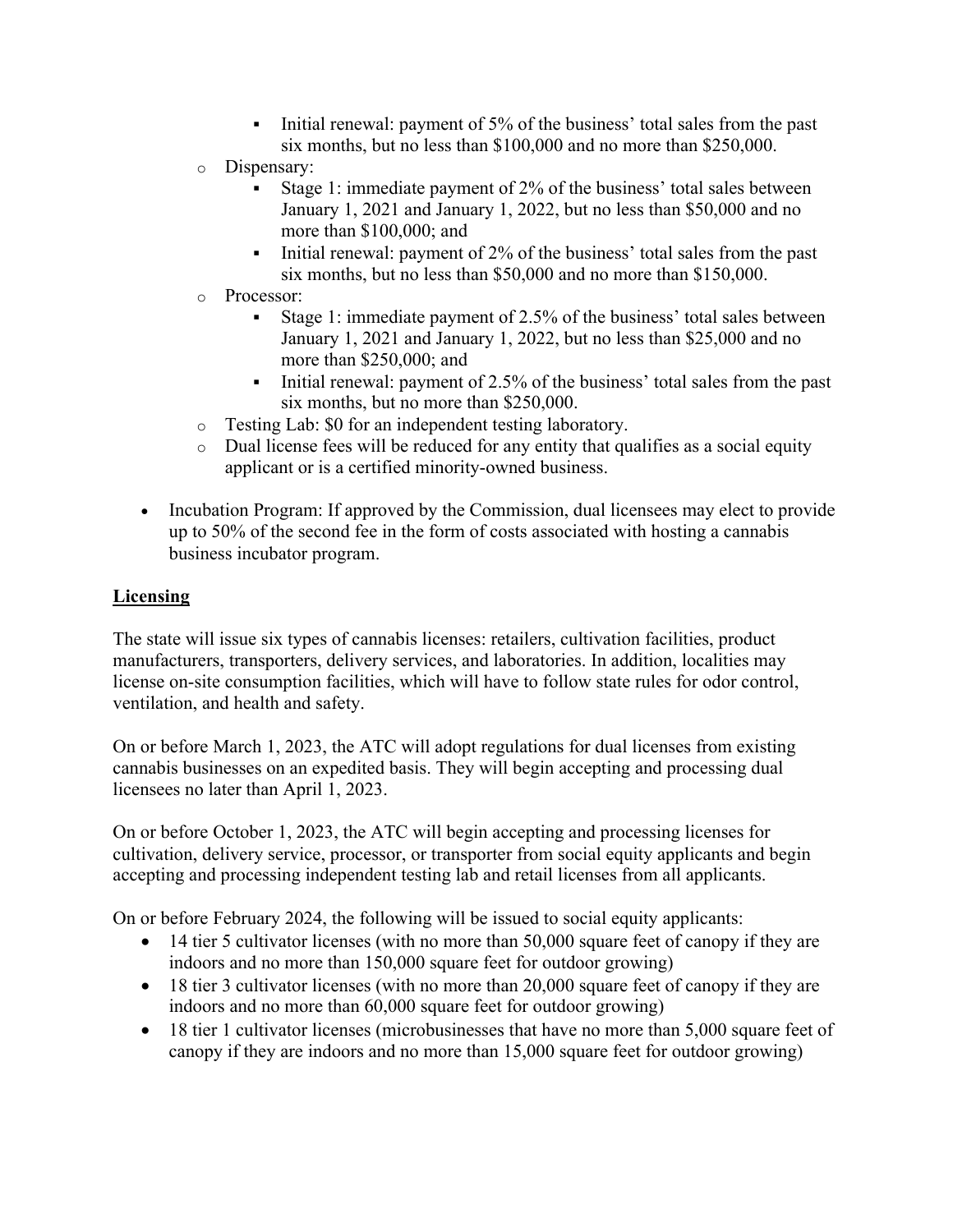On or before April 2024, 47 retail licenses will initially be issued, with one license per senatorial district.

- In the scored application process, twenty percent (20%) of available points will be reserved for social equity applicants. The Commission can create a lottery for all applicants that score above a certain threshold.
- The full list of points is:
	- 50 out of 250 points, or 20%, for ownership by social equity applicants
	- $\bullet$  65 points security and record keeping
	- 65 points business plan, financials, operating and floor plan
	- 30 points knowledge and experience
	- 15 points suitability of employee training plan
	- $\bullet$  10 points diversity plan
	- 5 points labor and employment practices
	- 5 points environmental plan
	- 5 points Maryland resident ownership  $(51\% \text{ or more of ownership})$
	- 5 points status as a veteran  $(26\% \text{ or more of ownership})$
	- The Alcohol and Tobacco Commission may award up to two bonus points for a plan to engage with the community the applicant will be located in.

A scored application process will be implemented to determine qualification for a cultivation license. An applicant who scores above a number of points established by the Commission will be entered into a lottery to determine who will be issued licenses.

A person cannot have a legal, equitable, or beneficial interest of 5% or more in more than one cultivator or five retailers.

#### **Local Control**

- An entity seeking licensure shall meet reasonable local zoning and planning requirements.
- Localities can prohibit any or all types of cannabis establishments. An initiated or referred measure to ban cannabis businesses must appear on a general election ballot.
- Localities cannot ban delivery.

#### **Non-Discrimination**

- Individuals could not be denied medical care (including organ transplants), professional licenses, child custody, housing, state benefits, or state or local employment based on state-legal cannabis activities that do not endanger others or for testing positive for cannabis.
- Employers would not have to accommodate employees who are under the influence or the possession of cannabis at work.
- Landlords cannot prohibit the possession of cannabis or consumption of cannabis by means other than smoking.
	- o After a warning, a landlord or property manager may take action against a tenant if their cannabis use creates an odor that disturbs others.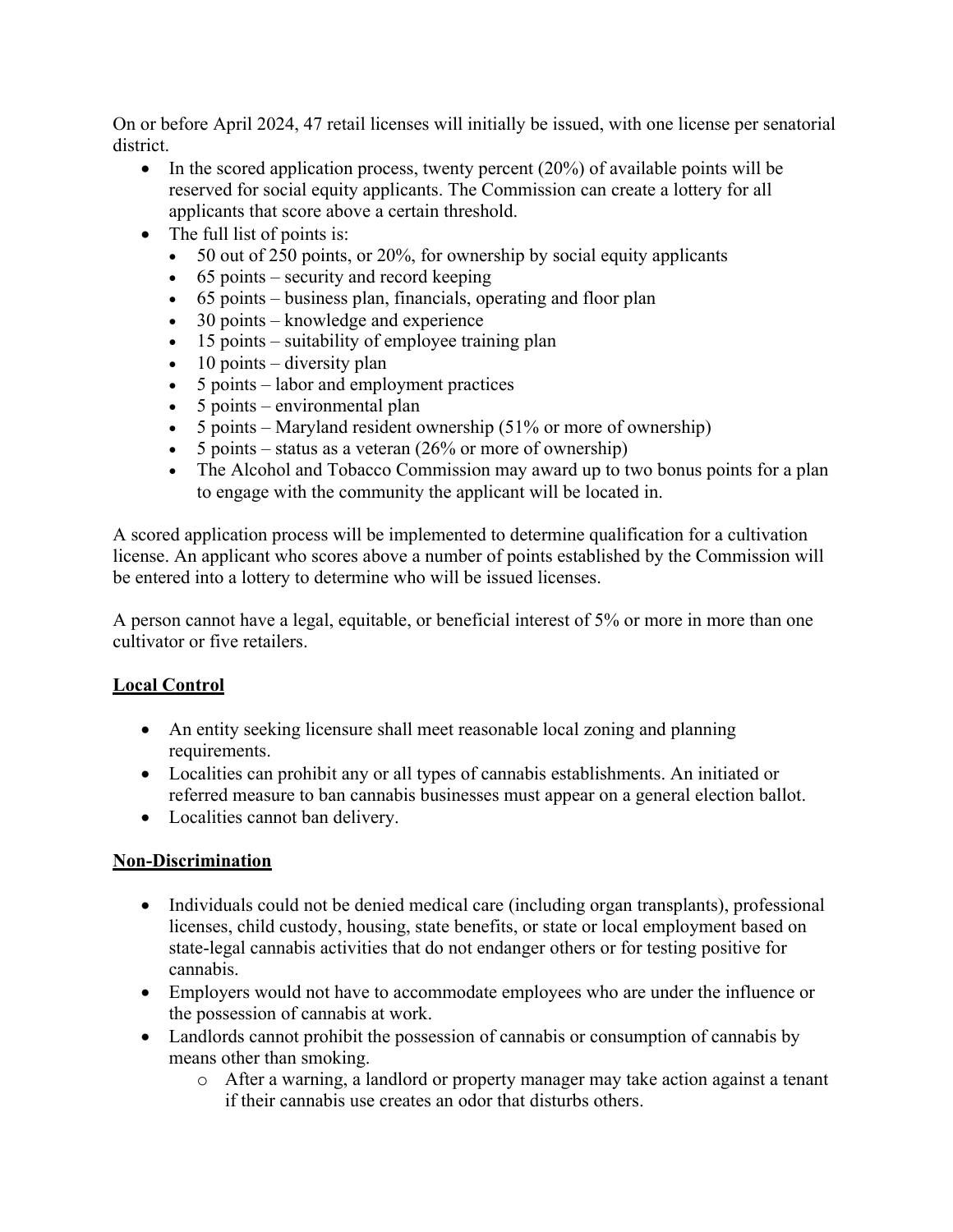## **Taxation**

There would be an excise tax on cannabis at the point of sale to the consumer, with rates starting lower and increasing over the years. Rates would be:

- Until April 2026, 10% excise tax
- From April 1, 2026 to March 2028, 15% excise tax
- Beginning April 1 2028, 20% excise tax

Counties can also impose a 3% local sales tax.

#### **Revenue Distribution**

- All taxes and fees will go to a Cannabis Regulation Fund (except for retailer and dual license fees that are payable to the Social Equity Start-Up Fund). After covering the costs of administration, the remainder of the funds shall be distributed as follows:
	- o 25% to the Community Reinvestment and Repair Fund
	- $\circ$  20% to the Department of Health for substance abuse and mental health treatment
	- o 15% to local impact aid
	- o 10% to the Social Equity Start-Up Fund
	- o 10% to the endowments of the state's HBCUs
	- o 7% to the General Fund
	- o 5% to the cannabis education and training fund
	- o 3% for technical assistance for social equity and minority cannabis business establishment applicants
	- o 2% to a public education campaign about the risks of alcohol, tobacco, cannabis, and other substances
	- o 2% to fund cannabis research, including regarding its medical benefits
	- o 1% for training law enforcement to recognize impaired driving
- A Community Reinvestment and Repair Fund is established to serve communities that have been disproportionately impacted by cannabis prohibition, poverty, unemployment, mass incarceration, systemic racism, or a combination.
- Community Reinvestment and Repair Funds could be used for community needs, including:
	- o housing assistance, including to promote home ownership among members of minority groups that are underrepresented in home ownership due to redlining and other discrimination;
	- o re-entry services, including job training and placement;
	- o scholarship assistance for low-income students;
	- o grants to community-based organizations to provide services to prevent violence, support youth development, provide early intervention for youth and families, and promote community stability and safety;
	- o small business loans for residents of those communities; and
	- o legal or civic aid, including for expungement services.